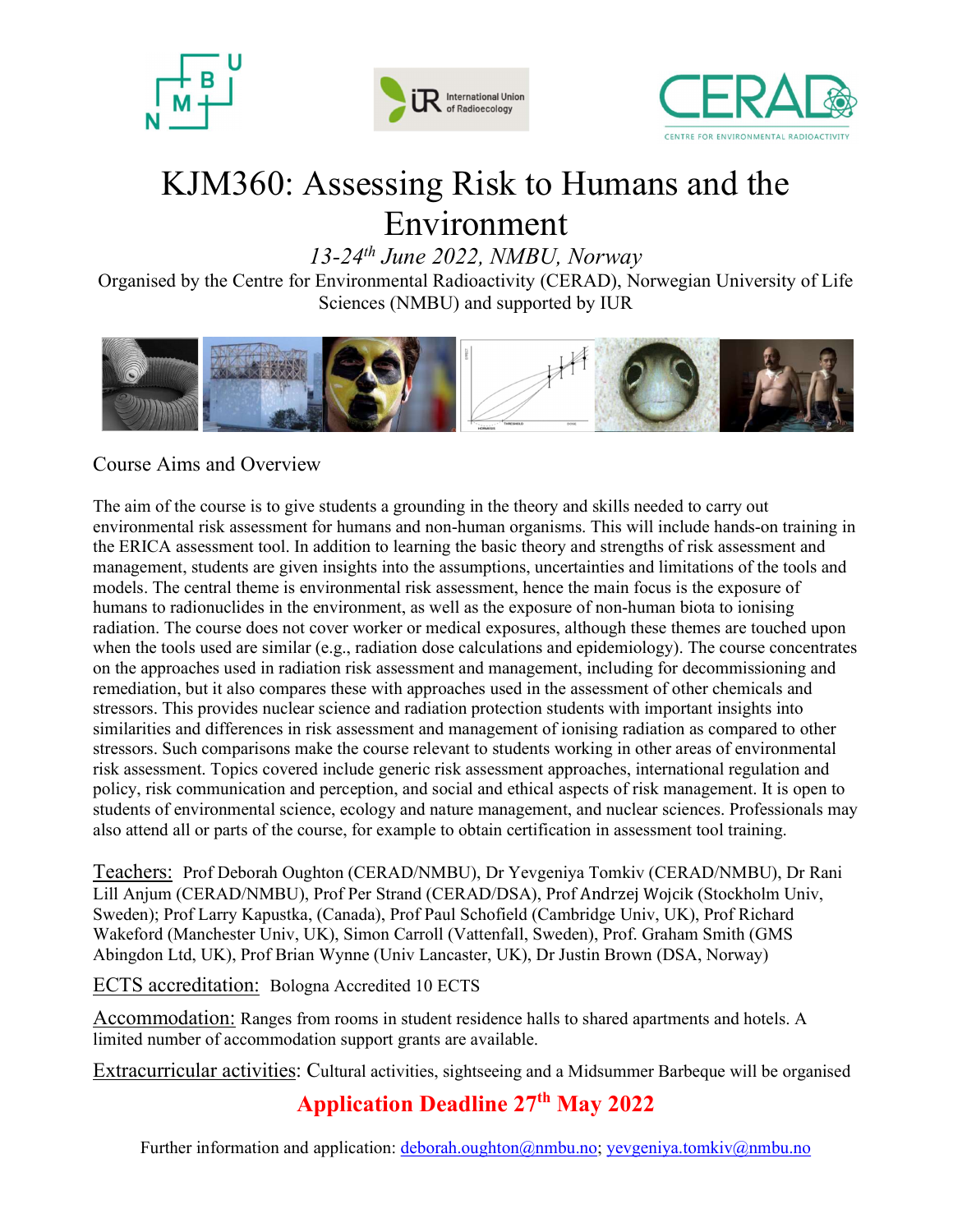#### Detailed course contents and modelling/assessment tool activities:

The course is mainly lecture and case study based, with group work and two days dedicated to hands-on training in the ERICA risk assessment tool. All lectures NMBU SKP.

#### Day 1: Monday 13th June

Morning: Introduction to Human, Environmental and Ecological Risk Assessment (Deborah Oughton, Yevgeniya Tomkiv and Rani Lill Anjum, NMBU)

Content: Aims, Approaches and Concepts of Risk Assessment Frameworks. Similarities and differences between Human, Environmental and Ecological Risk Assessment; Categorization of the different types of uncertainties associated with risk assessment (including group work);

Afternoon: Assessing risks from ionising radiation: General Introduction to Radiological Protection (Prof Per Strand CERAD/DSA)

### Day 2-3: Tuesday 14th and Wednesday 15th June

#### ERICA ASSESSMENT TOOL MODULE – IUR ACCREDITED

Introduction (Prof Per Strand, CERAD/DSA, Norway)

Content: History behind Protection of the Environment from Ionizing Radiation; Controversy over field effects; UNSCEAR White paper on Environmental Effects of Ionising Radiation.

ERICA Assessment tool introduction and training sessions (Dr Justin Brown, CERAD/DSA and Boris Alfonso, AFRY, Sweden)

#### Day 4: Thursday 16<sup>th</sup> June

Decommissioning (Simon Carroll, Vattenfall, Sweden)

Content: Overview of decommissioning – what it is, why we do it, status worldwide. What you might need to consider in a decommissioning plan; Remediation /Completing a decommissioning project; Potential contamination – radiological, other hazardous materials; How clean is clean – determining what is needed and demonstrating outcomes; Release of sites; Sustainability and decommissioning - an evolving and challenging area

#### Day 5: Friday 17th June

Morning: Decommissioning (continued)

Afternoon: Social and Ethical Aspects of Risk Assessment and Management (Deborah Oughton, Yevgeniya Tomkiv CERAD/NMBU, Norway; Brian Wynne Lancaster University, UK)

Content: ERA Ecosystem Approach and Ecosystem Services; Risk Communication and Public Attitudes; Stakeholder and public involvement in decision-making; STS studies.